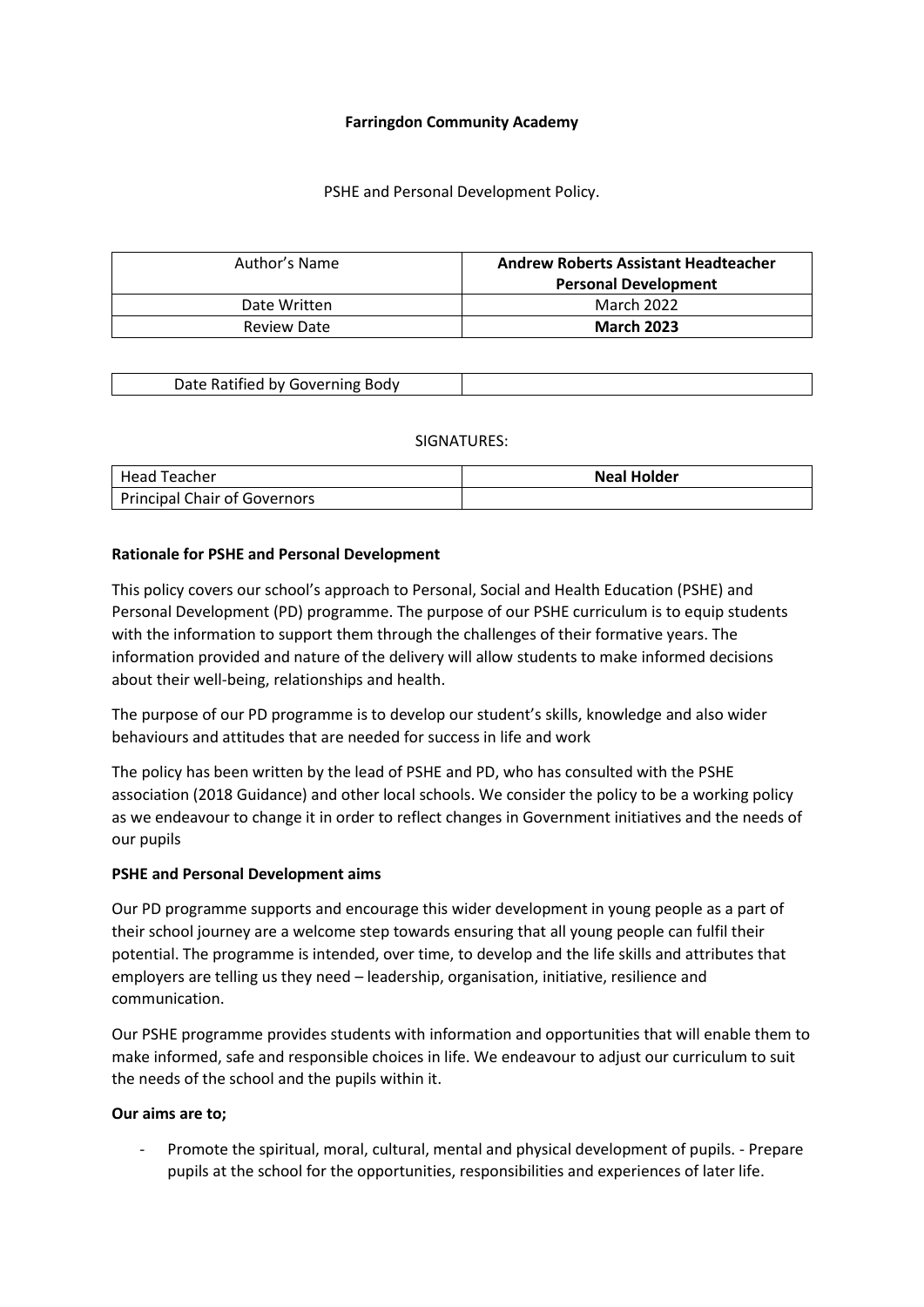- Promote children and young people's wellbeing (Wellbeing is defined in the Children Act 2004 as the promotion of physical and mental health; emotional wellbeing; social and economic wellbeing; education, training and recreation; recognition of the contribution made by children to society; and protection from harm and neglect).
- Promote community cohesion (Education and Inspections Act 2006; Education Act 2011; Equality Act 2010).
- Acquire a sound knowledge and understanding of how the United Kingdom is governed, its political system and how citizens participate actively in its democratic systems of government.
- Develop a sound knowledge and understanding of the role of law and the justice system in our society and how laws are shaped and enforced.
- Develop an interest in, and commitment to, participation in volunteering as well as other forms of responsible activity, that they will take with them into adulthood.
- Are equipped with the skills to think critically and debate political questions, to enable them to manage their money on a day-to-day basis, and plan for future financial needs.
- Promote not only skills and knowledge, but also the wider behaviours and attitudes that are needed for success in life and work

## **Entitlement and equal opportunities**

Within this framework we are ensuring that the following equal opportunities are clear to our pupils.

We expect everyone to show respect for other people. We expect people to treat everyone as having the right to human dignity. We will not accept the use of language that abuses, degrades or demeans another person's race, class, gender, sexual orientation, religion or belief, ability, appearance, age or disabilities. We all have the right to self-esteem.

We will not tolerate the promotion of ideas or materials that degrade or exploit other people's race, gender, sexual orientation, regional or belief, ability, appearance, age or disabilities.

#### **Key roles and Responsibilities**

The Governing Body has overall responsibility for the implementation of Farringdon Community Academy PSHE policy. - The Governing Body has overall responsibility for ensuring that the PSHE policy, as written does not discriminate, including but not limited to ethnicity/national origin, culture, religion, gender, disability or sexual orientation.

The Headteacher has responsibility for handing complains regarding this policy.

The lead of PSHE is responsible for liaising with other staff and professional agencies to devise a suitable programme to ensure a comprehensive PSHE education that achieves the aims laid out in this policy.

#### **Confidentiality and safeguarding**

The PSHE and PD programmes are monitored and evaluated in line with the school's self-evaluation programme. Teachers and all those who contribute to PSHE are expected to work within the principles outlined in this policy and in line with current legislation.

Staff will be given regular support and training in PSHE to ensure a consistent approach, when dealing with sensitive and controversial issues.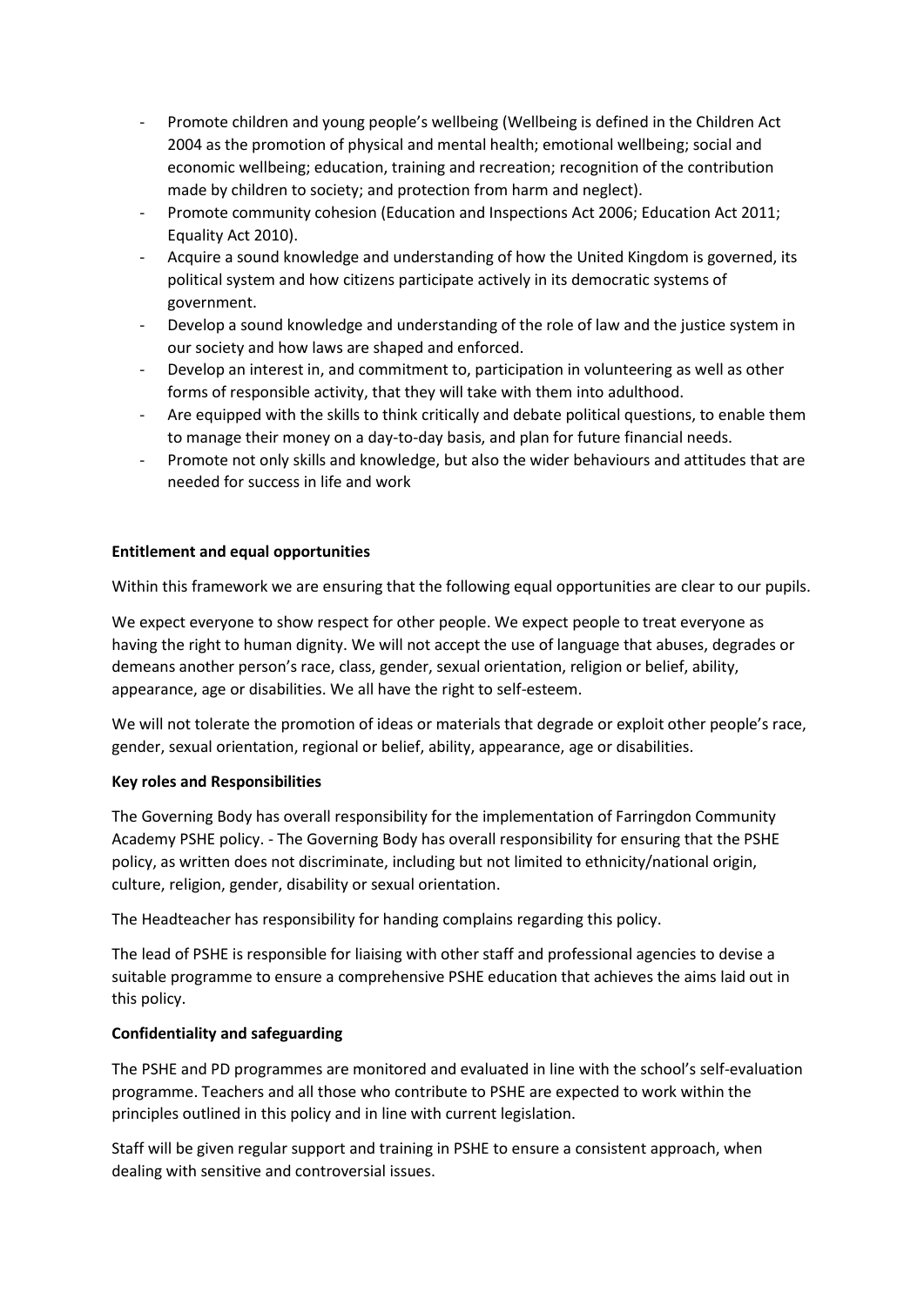Staff will undertake regular training to ensure knowledge is secure and teaching and learning is appropriate. All staff complete compulsory training for Safeguarding (Pam Gartland) and official register taken.

All staff have access to the Farringdon Community Academy Safeguarding policy. - Child protection procedures must be followed when any disclosures are made. Please see our Safeguarding and Relationships and Sex policies

Young people need to develop their confidence in talking, listening and thinking about health education (including mental health), sex and relationships (please refer to RSE policy for full guidance) and British Values.

## **Therefore the teaching of the PSHE programme should:**

- Set ground rules to create a safe environment for all to feel included in discussions.
- De-personalise discussions.
- Establish clear parameters of what is appropriate and inappropriate discussion points;
- Recognise when a pupil may need further support and arrange for this support to be made available.
- Teachers should be sensitive to students' questions about their own sexuality or sexual orientation. Teachers should not allow homophobic attitudes to go unchallenged.
- Staff teaching PSHE need to be clear on the boundaries of their legal and professional roles and responsibilities. Absolute confidentiality cannot be offered or guaranteed.
- Students need to know that teachers or other adults cannot offer complete confidentiality but also be reassured that, if confidentiality has to be broken, they will be informed first and supported as appropriate
- If staff have any suspicion of suspected abuse, or they have reason to believe the child is at risk of abuse, the school's safeguarding procedures must be followed, and the designated safeguarding officer must be informed.
- Health professionals are bound by their professional code of conduct with individual pupils, but in a classroom situation they must follow the school's confidentiality policy.

#### **Programme of Study**

PSHE will be taught across the curriculum through a range of subjects ( for example, Science, PE, Maths) however we deliver PSHE through our Personal Development Programme for both Key Stage 3 and 4 during which they will cover a range of topics (appendix 1 and 2).

In addition to this we have a planned assembly that compliments the Personal Development Programme to ensure a greater depth of understanding.

#### **Monitoring and Evaluation**

The PHSE lead and team responsible for the delivery of PHSE will be accountable for the monitoring and evaluation of the PHSE programme. This will be done through consultation with staff, parents and pupils alongside learning walks which occur as part of school policy.

Pupils and staff will complete reviews at end of modules and staff will discuss and review the programme of study at relevant meetings. Relevant changes and improvements will be made to the programme on an ongoing and regular basis.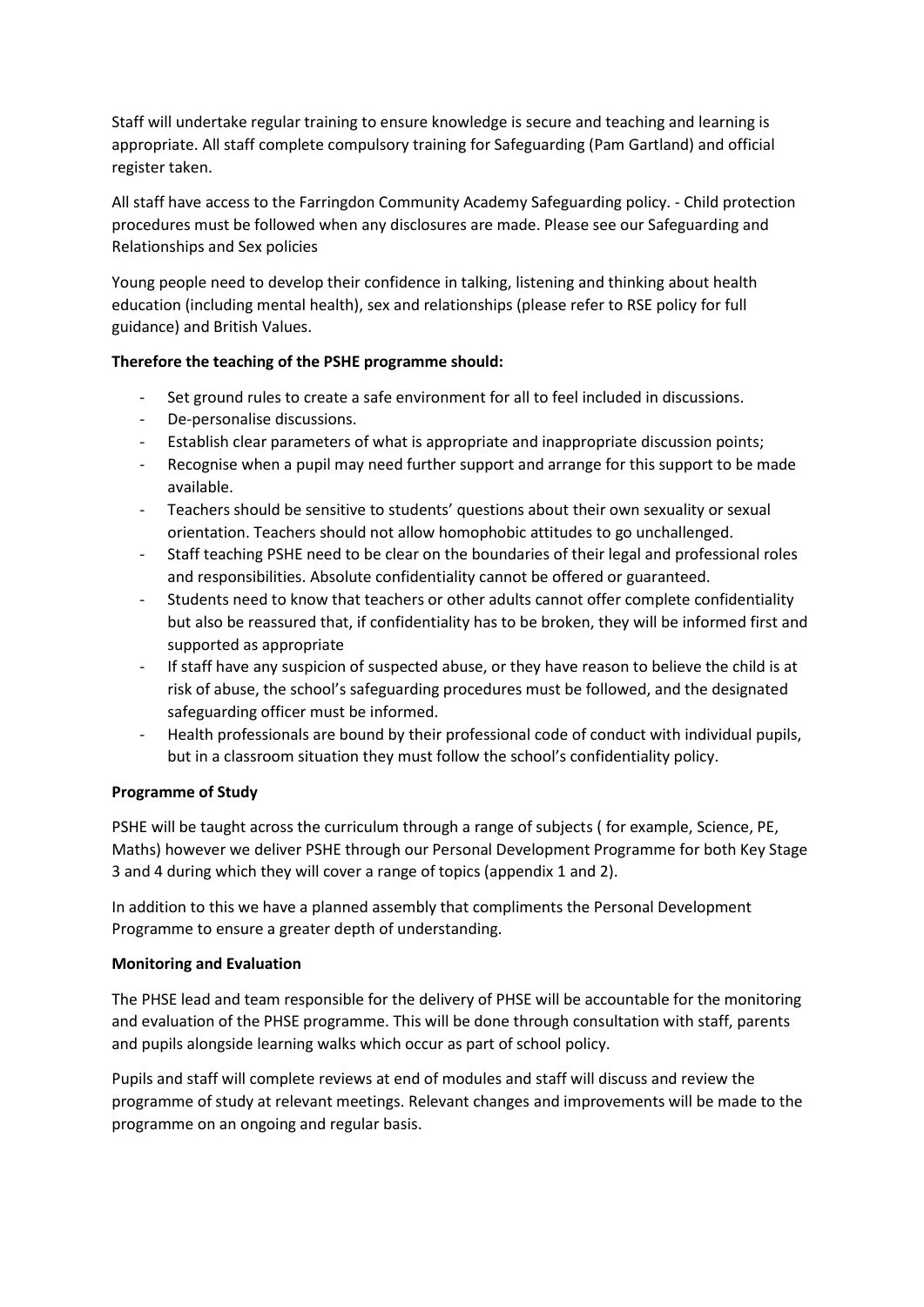# **Appendix 1 FCA PD delivery (Mon and Wed)**

|                                      |                   | HT 1 Autumn 1 (7)                                                        |                                                                                | HT 2 Autumn 2 (7)                                                                            |              | <b>HT 3 Spring 1 (7)</b>                                                                            |                                                                               | HT 4 Spring 2 (6)                                                                             |                              | HT 5 Summer 1 (5)                                                                |         | HT 6 Summer 2 (7)                                                                    |                              |
|--------------------------------------|-------------------|--------------------------------------------------------------------------|--------------------------------------------------------------------------------|----------------------------------------------------------------------------------------------|--------------|-----------------------------------------------------------------------------------------------------|-------------------------------------------------------------------------------|-----------------------------------------------------------------------------------------------|------------------------------|----------------------------------------------------------------------------------|---------|--------------------------------------------------------------------------------------|------------------------------|
|                                      |                   | <b>Week 2-5</b>                                                          | Week 6-9                                                                       | <b>Week 10-13</b>                                                                            | Week 14      | <b>Week 15-18</b>                                                                                   | <b>Week 19-22</b>                                                             | <b>Week 23-26</b>                                                                             | Week 27                      | <b>Week 28-31</b>                                                                | Week 32 | <b>Week 33-36</b>                                                                    | <b>Week 37-39</b>            |
|                                      |                   | 13.09.21                                                                 | 11.10.21                                                                       | 15.11.21                                                                                     | 13.12.21     | 03.01.22                                                                                            | 31.01.22                                                                      | 28.03.22                                                                                      |                              | 25.04.22                                                                         |         | 06.06.22                                                                             | 04.07.21                     |
| Year 7<br>LH. GH. RI.<br>RK. JC/DR   | RSE<br>Mon        | Families:<br>Relationships<br>-Transition<br>-Committed<br>relationships | <b>Internet Safety</b><br>-Differences<br>online<br>-Unhealthy<br>comparison   | Respectful<br><b>Relationships:</b><br>-Respecting<br>difference<br>-healthy<br>Friendships  | Charity Week | <b>Families 2:</b><br>Relationships<br>-Positive<br>relationships<br>-Wider family<br>relationships | <b>Internet Safety 2</b><br>-Social Media<br>-Understanding<br>online info    | <b>Online Media:</b><br>-Opportunities<br>online<br>-Digital<br>Citizenship                   | Charity week<br>Red Nose Day | Respectful<br><b>Relationships 2:</b><br>-Conflict and<br>reconciliation         |         | Protected<br>characteristics.                                                        | Financial<br>Education       |
|                                      | <b>HE</b><br>Wed  | Mental<br>Wellbeing:<br>-Talking emotions<br>-Connecting to<br>others    | Changing<br>Adolescent<br>Body:<br>-Exploring Puberty                          | <b>Health and</b><br><b>Prevention:</b><br>- Personal<br>Hygiene<br>-Immune System           |              | <b>Health and</b><br><b>Prevention 2:</b><br>- Dental<br>-Immune response                           | Changing<br>Adolescent 2:<br>-First Sexual<br>feelings LBGT+<br>-Menstruation | Healthy<br>Lifestyles:<br>-Healthy eating<br>-Bodies Exercise                                 |                              | Mental<br>Wellbeing 2:<br>-Online and<br>Mental health                           |         | Healthy<br>Lifestyles 2:<br>-Keeping active<br>-Benefits of<br>Healthy lifestyle     | Financial<br>Education       |
| Year 8<br>DC. LP. RS'<br>BW.BY       | RSE<br>Mon        | Families: stable<br>relationships and<br>marriage                        | Online and<br>media: harmful<br>contact (4)                                    | Respectful<br>relationships:<br>stereotypes and<br>bullying -(Inclusive<br>Environment)      |              | Families 2: stable<br>relationships and<br>marriage                                                 | Online and<br>media 2: harmful<br>contact (4)                                 | Identity and<br>relationships<br>LBGT+                                                        |                              | Respectful<br>relationships 2:<br>stereotypes<br>Protected<br>Characteristics    |         | <b>Identity</b> and<br>relationships 2<br>LBGT+                                      | Financial<br>Education       |
|                                      | <b>HE</b><br>Wed  | Mental<br>wellbeing:<br>recognising<br>concerns                          | Internet safety<br>and harms: body<br>Image                                    | Drugs and<br>alcohol: smoking<br>and alcohol                                                 |              | Mental wellbeing<br>2: recognising<br>concerns                                                      | Internet safety<br>and harm 2s:<br>body Image                                 | <b>Health and</b><br>prevention:<br>sleep and<br>routines                                     |                              | Drugs and<br>alcohol 2:<br>smoking and<br>alcohol                                |         | <b>Health and</b><br>prevention 2:<br>sleep and<br>routines                          | Financial<br>Education       |
| Year 9<br>JE.LMK. SN.<br>FP.KS       | RSE<br>Mon        | Families:<br>Relationships:<br>being safe and<br>reporting<br>concerns   | Online and<br>media: indecent<br>image sharing                                 | Respectful<br>relationships:<br>recognising<br>criminal<br>behaviour within<br>relationships |              | Intimate<br>relationships:<br>positivity and<br>health                                              | Being safe: the<br>law (consent &<br>exploitation,<br>Harassment)<br>LBGT+    | Internet safety<br>and harms: 1<br>relationships and<br>social media                          |                              | Intimate<br>relationships 2:<br>positivity and<br>health, STI.<br>Contraception. |         | Internet safety<br>and harms: 2<br>relationships and<br>social media)<br>LBGT+       | Protected<br>Characteristics |
|                                      | <b>HE</b><br>Wed  | Mental<br>wellbeing:<br>common types of<br>ill health                    | Drugs and<br>alcohol:<br>prescription and<br>illegal drugs                     | <b>Health and</b><br>prevention:<br>immunisation<br>and vaccination                          |              | Mental wellbeing:<br>common types of<br>ill health                                                  | Drugs and<br>alcohol:<br>illegal drugs                                        | <b>Healthy lifestyle</b><br><b>Health and</b><br>prevention:                                  |                              | <b>Healthy lifestyle</b><br><b>First Aid</b>                                     |         | Peer influence,<br>substance<br>use and gangs<br>gang exploitation                   | Financial<br>Education       |
| Year 10<br>AC. TO. RS.<br>KT. DT. TU | RSE<br>Mon        | Relationships<br>(Intimate sexual)<br>reproductive<br>health             | Online and<br>media: dangers<br>of viewing<br>explicit material                | Relationships<br>(Intimate sexual)<br>impact of alcohol<br>and drugs                         |              | Being safe:<br>informed consent                                                                     | Online and<br>media 2: danger:<br>of viewing<br>explicit material             | Internet safety<br>and harms:<br>online<br>relationships and<br>harmful<br>behaviour<br>LBGT+ |                              | <b>Relationships 2:</b><br>(Intimate sexual)<br>impact of alcohol<br>and drugs   |         | Internet safety<br>and harms:<br>online<br>relationships and<br>harmful<br>behaviour | Protected<br>Characteristics |
|                                      | <b>HE</b><br>Wed  | Mental<br>wellbeing:<br>impact of our<br>actions on mental<br>health     | Drugs and<br>alcohol:<br>addiction and<br>alcohol<br>dependency                | <b>Exploring</b><br>influence:<br>impact of drugs,<br>gangs and role<br>models               |              | <b>Mental wellbeing:</b><br>bullying and<br>violent aggression                                      | <b>Health and</b><br>prevention: self-<br>care and self-<br>awareness         | Drugs and<br>alcohol:<br>addiction and<br>alcohol<br>dependency                               |                              | Exploring<br>influence<br>Knife crime                                            |         | Mental<br>wellbeing: Anti-<br>Social Behaviour<br>and Extremisms                     | Financial<br>Education       |
| Year 11                              | <b>RSE</b><br>Mon | Relationships<br>(Intimate sexual<br>pregnancy and<br>parenting          | Internet safety<br>and harms:<br>gambling, debt<br>and targeted<br>advertising | Relationships-<br>Being safe:<br>honour based<br>violence and<br>FGM                         |              | <b>Relationships 2</b><br>(Intimate sexual<br>pregnancy and<br>parenting                            | Internet safety<br>and harms: and<br>targeted<br>advertising                  | Relationships-<br>Being safe: FGM.<br>Relationship<br>challenges.<br>LBGT+                    |                              | NA                                                                               |         | NA                                                                                   |                              |
| GG. CH. LL.<br>HM. EO.<br>LT/MT      | HE<br>Wed         | Mental<br>wellbeing:<br>recognising                                      | Healthy<br>lifestyles 2:<br>choices                                            | Drugs and<br>alcohol: dangers<br>of recreational<br>drug use                                 |              | <b>Mental wellbeing</b><br>2: Stress<br>management                                                  | Drugs and<br>alcohol:<br>addiction and                                        | Drugs and<br>alcohol: dangers<br>of recreational<br>drug use                                  |                              | NΑ                                                                               |         | NA                                                                                   |                              |